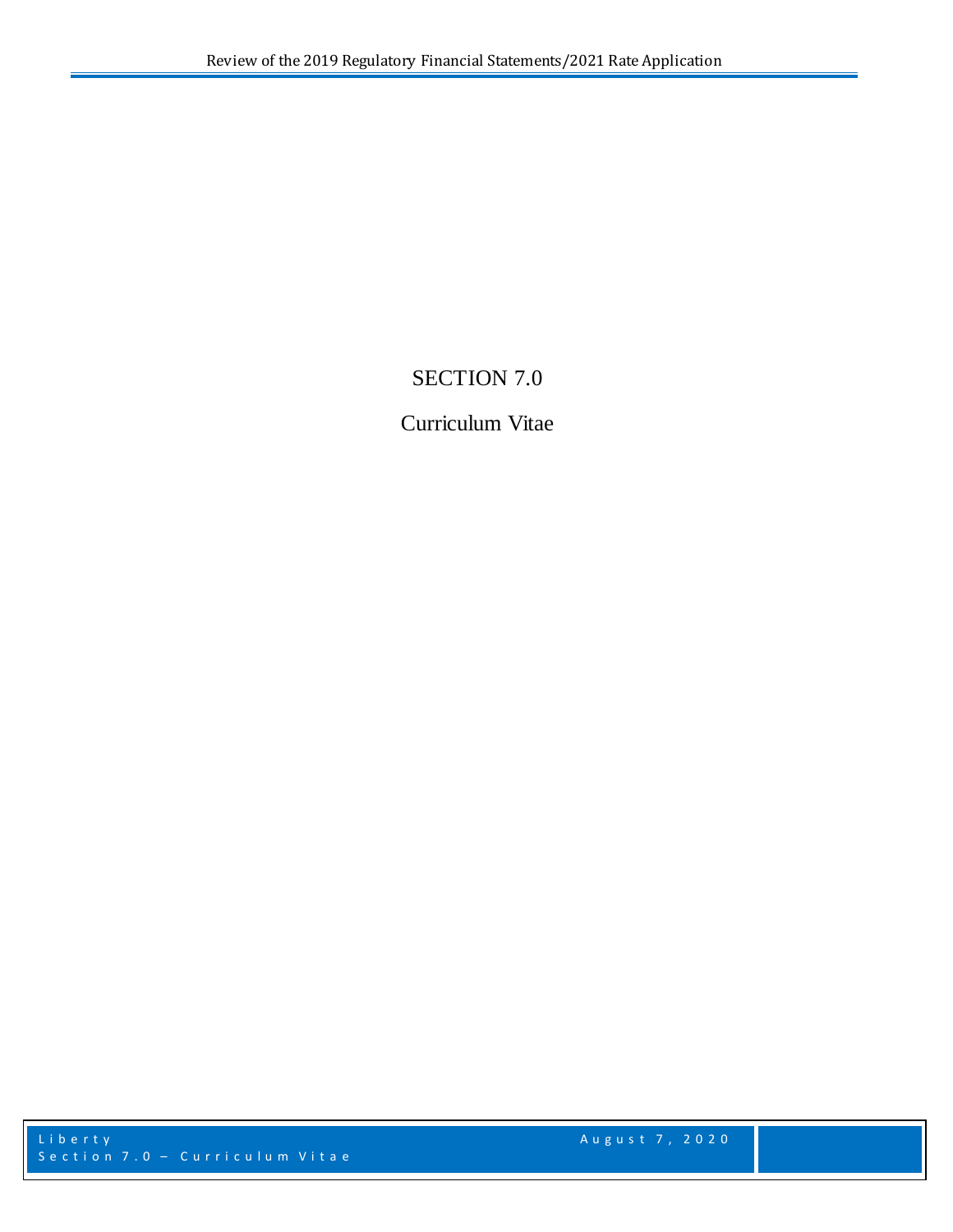## **CURRICULUM VITAE**

## **Gilles Volpé**

#### **EDUCATION**

1988 Bachelor of Business Administration, University of New Brunswick

### **BUSINESS EXPERIENCE**

|             | 2009– Present Liberty/Enbridge, Fredericton, NB |                                                                                                                                                                                       |
|-------------|-------------------------------------------------|---------------------------------------------------------------------------------------------------------------------------------------------------------------------------------------|
|             | $2012$ – Present                                | Vice President/General Manager, Liberty Gas NB<br>Fredericton, NB                                                                                                                     |
|             |                                                 | Responsible for providing overall strategic and policy<br>direction for Liberty/EGNB and for overseeing its<br>ongoing development and operations.                                    |
|             | $2016 - 2019$                                   | General Manager, Enbridge St. Lawrence Gas<br>Massena, NY                                                                                                                             |
|             |                                                 | Responsible for providing overall strategic and policy<br>direction for ESLG and for overseeing its ongoing<br>development and operations.                                            |
|             | $2016 - 2019$                                   | General Manager, Gazifère<br>Gatineau, Qc                                                                                                                                             |
|             |                                                 | Responsible for providing overall strategic and policy<br>direction for Gazifère and for overseeing its ongoing<br>development and operations.                                        |
|             | 2009-2012                                       | Manager, Customer Experience                                                                                                                                                          |
|             |                                                 | Member of the Senior Management Group, responsible<br>for delivery of the overall customer experience,<br>including installations, service, billing, and customer<br>care activities. |
| 1988 - 2008 | <b>NBTel/Bell Aliant, New Brunswick</b>         |                                                                                                                                                                                       |
|             | 2007-2008                                       | General Sales Manager - Wholesale Carrier Services                                                                                                                                    |
|             |                                                 | Responsible for Bell Aliant's wholesale and carrier suite<br>of services to national and international telecom carriers.                                                              |
|             | 2006-2007                                       | Team Lead - Customer Engagement, IP Evolution Team                                                                                                                                    |
|             |                                                 | Responsible for the development and implementation of<br>the IP Evolution professional services practice.                                                                             |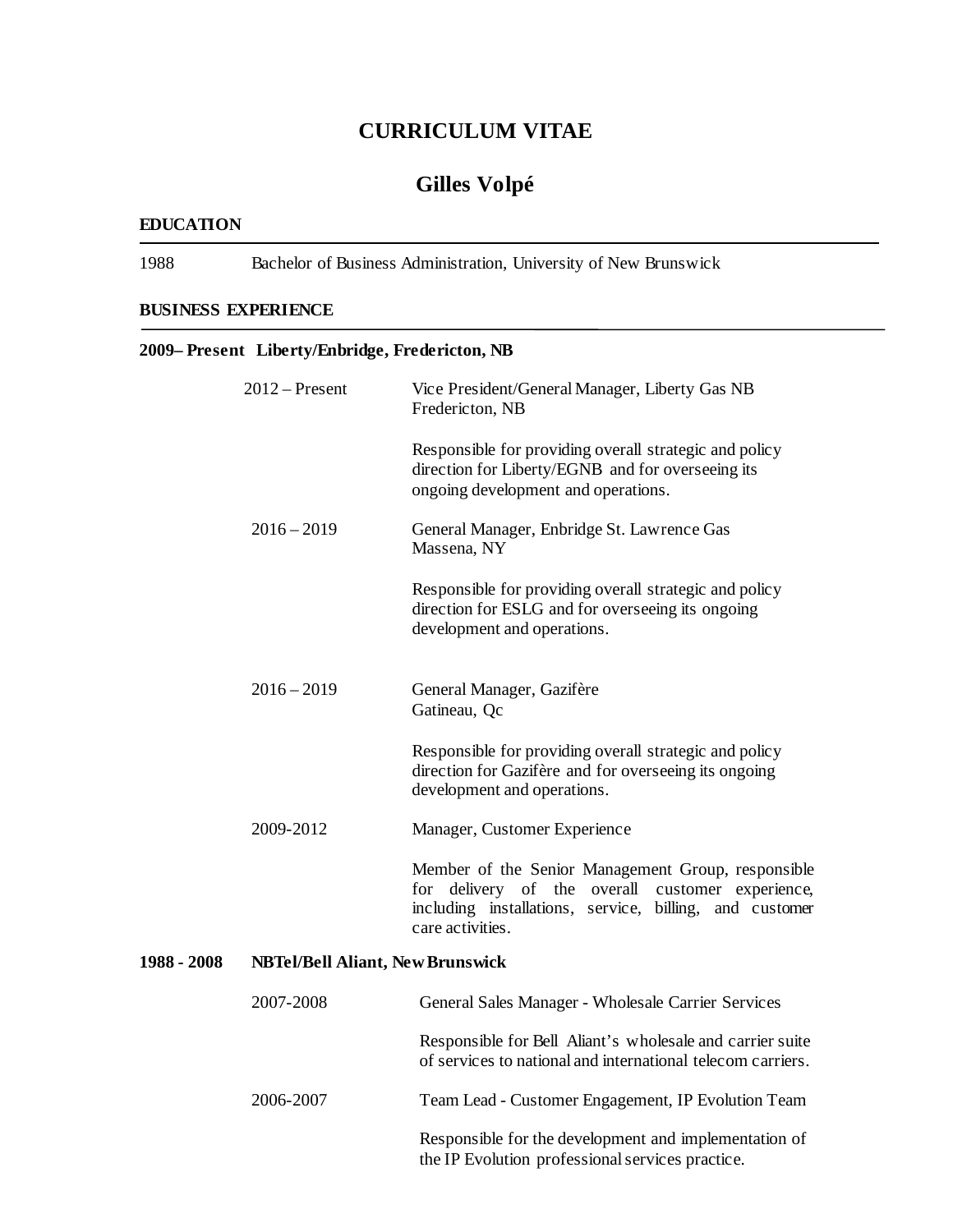| 2005-2006 | <b>Industry Sales Manager–Education</b>                                                                                                             |
|-----------|-----------------------------------------------------------------------------------------------------------------------------------------------------|
|           | Responsible for the sales and service development<br>strategy in the development of ICT solutions for the<br>Education industry in Atlantic Canada. |
| 1996-2005 | Director- Government of New Brunswick Accounts                                                                                                      |
|           | Responsible for the Province of New Brunswick, in the<br>development and sales of ICT based solutions and<br>services.                              |
| 1988-1995 | Various Other Positions within NBTel                                                                                                                |
|           | Including Senior Industry Manager – Education,<br>Multimedia Applications Manager, District Sales<br>Manager, Communications Consultant             |

## **REGULATORY EXPERIENCE**

| New York State Public Service<br>Commission | Engaged in proceedings for a franchise area expansion<br>rate filing.                                                                               |
|---------------------------------------------|-----------------------------------------------------------------------------------------------------------------------------------------------------|
| Régie de l'énergie du Québec                | Appeared as a witness in regulatory proceedings,<br>representing Gazifère on matters related to rates.                                              |
| New Brunswick Energy and<br>Utilities Board | Appeared as a witness in regulatory proceedings,<br>representing EGNB on matters related to rates, rate<br>review and the rate setting methodology. |

### **OTHER EXPERIENCE**

| 2003-2008 | Member of the New Brunswick Research and Productivity Council (RPC) Board<br>of Directors                |
|-----------|----------------------------------------------------------------------------------------------------------|
| 2002-2003 | President of New Brunswick Information Technology Week, as part of Industry<br>Canada's National IT Week |
| 2001      | Member of the Government of Canada Millennium Scholarships New Brunswick<br><b>Review Committee</b>      |
| 1998      | Senior Consultant, NBTel Global Inc., Sydney Australia                                                   |
| 1996-1997 | Member of the Board of Directors, New Brunswick Training Group Inc.                                      |
| 1994-2000 | Co-President and member of the Board of Directors of Dialogue New Brunswick                              |
| 1993-1994 | President (1993-1994) of the Board of Junior Achievement of the Republic of<br>Madawaska                 |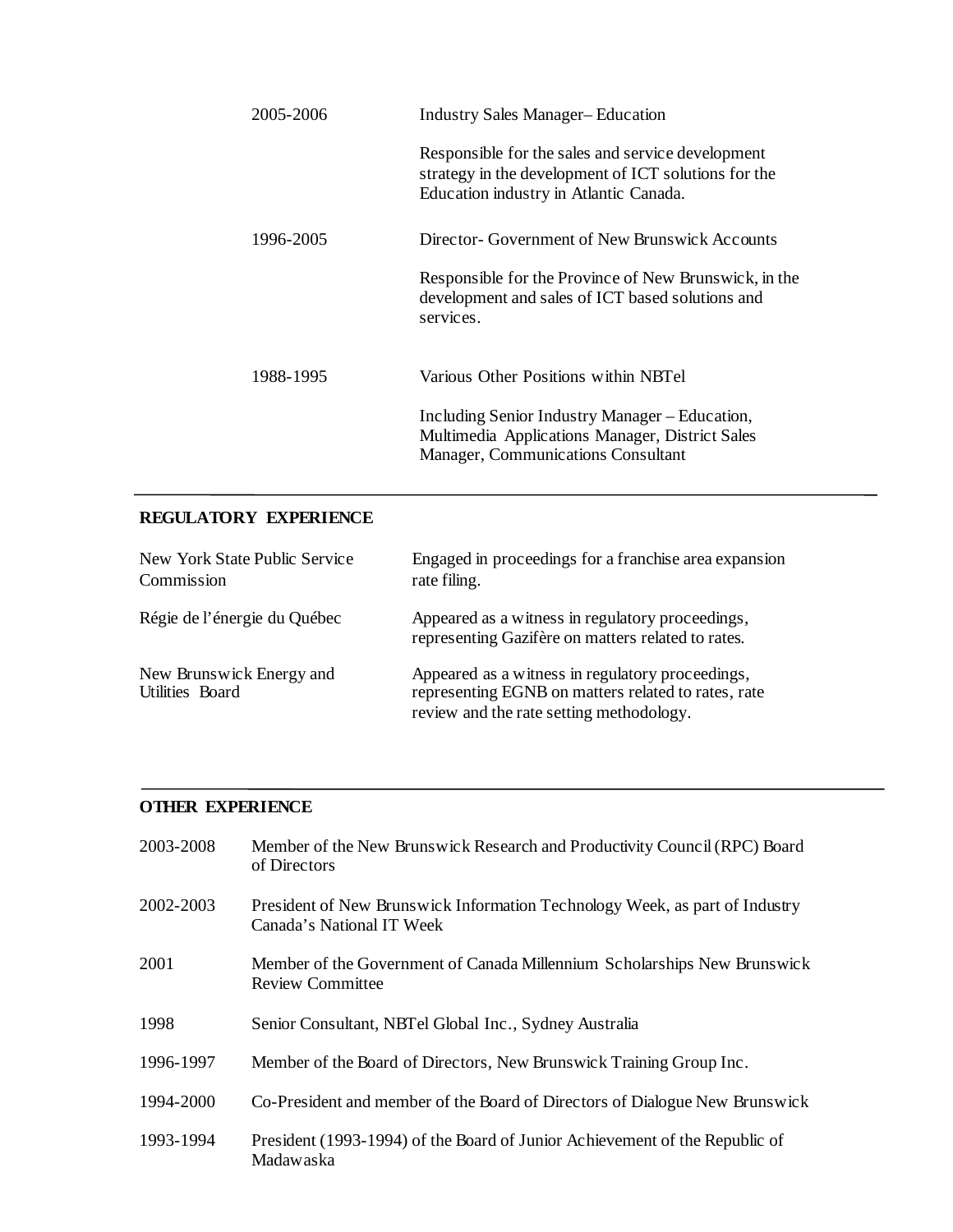## **CURRICULUM VITAE**

# **David T. Lavigne**

### **EDUCATION**

| 2000         |                                                | Masters of Business Administration (MBA), University of New Brunswick                                                             |
|--------------|------------------------------------------------|-----------------------------------------------------------------------------------------------------------------------------------|
| 1994         |                                                | Certified Management Accountant Designation (CMA)                                                                                 |
| 1990         | Bachelor of Commerce, Mount Allison University |                                                                                                                                   |
|              | <b>BUSINESS EXPERIENCE</b>                     |                                                                                                                                   |
| 2019-Present |                                                | Liberty Utilities (Gas New Brunswick), Fredericton, N.B.                                                                          |
|              |                                                | Director, Finance and Regulatory                                                                                                  |
|              |                                                | Member of the Senior Management Group, responsible for leadership and<br>strategic direction for the Finance and Regulatory team. |
| 2014–2019    |                                                | Enbridge Gas New Brunswick, Fredericton, N.B.                                                                                     |
|              |                                                | Senior Manager, Corporate Services                                                                                                |
|              |                                                | Member of the Senior Management Group, responsible for leadership and<br>strategic direction for the Corporate Services team.     |
| 2000-2014    |                                                | NB Power, Fredericton, N.B.                                                                                                       |
|              | 2013-2014                                      | <b>Business Director</b>                                                                                                          |
|              |                                                | Member of the Senior Team for Transmission & System Operator Division,<br>responsible for financial and regulatory activities     |
|              | 2012-2013                                      | Superintendent of Facilities (Pt. Lepreau Nuclear Station)                                                                        |
|              |                                                | Responsible for facility operation, leadership of employees, and aligning<br>work with regulatory and industry standards.         |
|              | 2010-2012                                      | Director of T&D Construction Services                                                                                             |
|              |                                                | Responsible for the management of construction activities for the<br>Transmission and Distribution Group.                         |
|              | 2006-2010                                      | Director of Transmission Services                                                                                                 |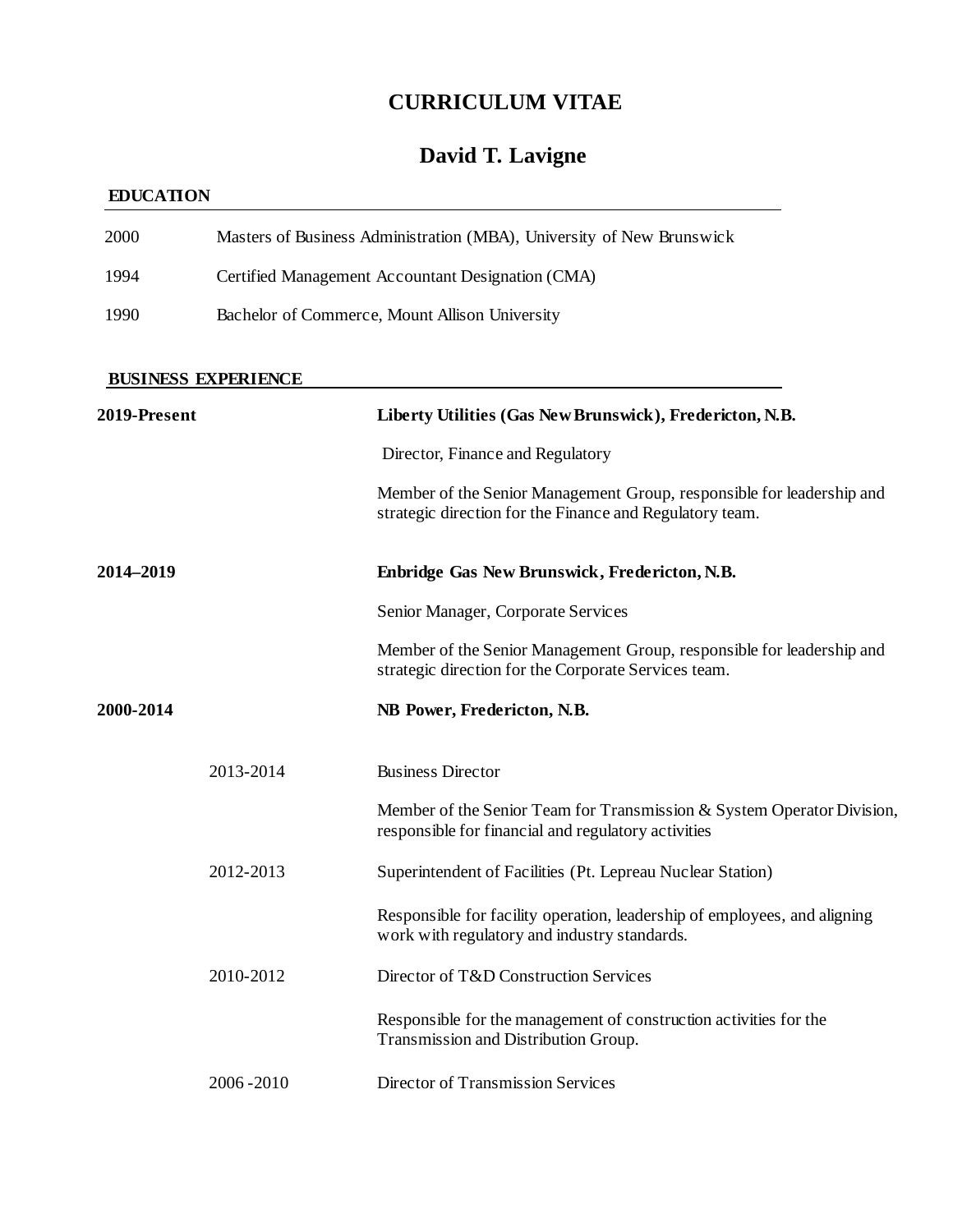| 2001-2006<br>$2000 - 2001$<br>1998-2000 | <b>Business Director</b><br>Assistant Controller (Transmission & Distribution Unit)<br><b>Irving Transportation Services, Fredericton, New Brunswick</b>                                                                                                                                                                               |
|-----------------------------------------|----------------------------------------------------------------------------------------------------------------------------------------------------------------------------------------------------------------------------------------------------------------------------------------------------------------------------------------|
|                                         | Responsible for leadership and strategic direction of the business team.<br>Responsible for leading the financial accounting and reporting functions.                                                                                                                                                                                  |
|                                         |                                                                                                                                                                                                                                                                                                                                        |
|                                         |                                                                                                                                                                                                                                                                                                                                        |
|                                         |                                                                                                                                                                                                                                                                                                                                        |
|                                         |                                                                                                                                                                                                                                                                                                                                        |
|                                         | Manager of Accounts Payable                                                                                                                                                                                                                                                                                                            |
|                                         | Responsible for payment processing of five transportation companies.                                                                                                                                                                                                                                                                   |
|                                         | Department of Health & Community Services, Province of New<br>Brunswick, Fredericton, N.B.                                                                                                                                                                                                                                             |
| $1997 - 1998$                           | <b>Internal Auditor</b>                                                                                                                                                                                                                                                                                                                |
|                                         | Responsible for internal audit activity.                                                                                                                                                                                                                                                                                               |
|                                         | Blue Cross of Atlantic Canada, Moncton, N.B.                                                                                                                                                                                                                                                                                           |
| $1991 - 1997$                           | Business Analyst, Team Leader & Field Auditor                                                                                                                                                                                                                                                                                          |
|                                         | Responsible for performing on-site audits and investigations.                                                                                                                                                                                                                                                                          |
| REGULATORY EXPERIENCE                   |                                                                                                                                                                                                                                                                                                                                        |
| New Brunswick Energy and                | Appeared as a witness at a number of regulatory proceedings,<br>representing NB Power on matters related to revenue requirement and<br>cost of service methodology for the Open Access Transmission Tariff<br>and representing Enbridge Gas New Brunswick on matters related to<br>rates, rate review and the rate setting methodology |
| <b>OTHER EXPERIENCE</b>                 |                                                                                                                                                                                                                                                                                                                                        |
|                                         | President, Certified Management Accountants New Brunswick Board                                                                                                                                                                                                                                                                        |

- 2010-2013 Member, Certified Management Accountants New Brunswick Board
- 2013-2015 Treasurer of Laubach Literacy Board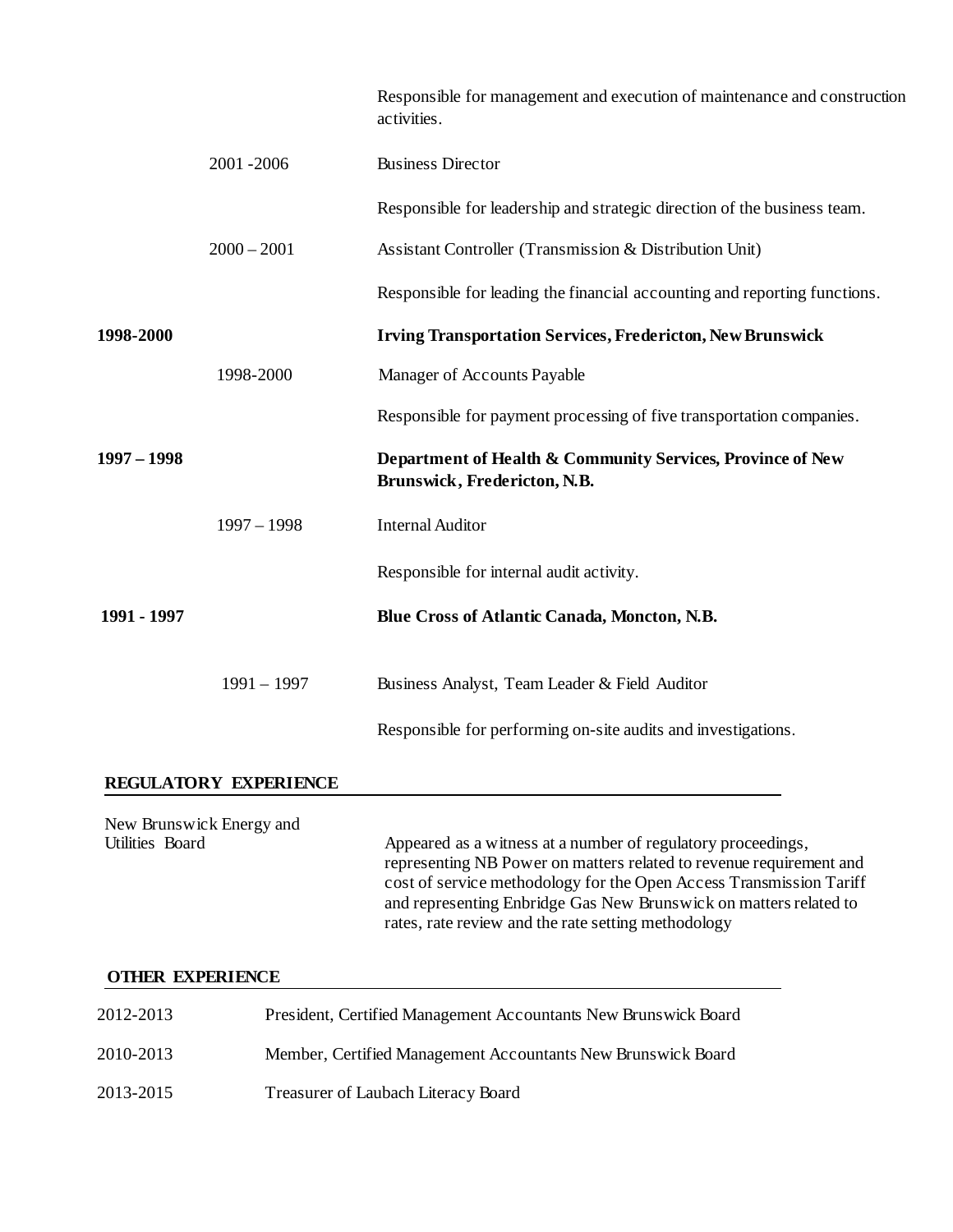| 2001-2012 | Advisor (2001-2003) and Board member (2004-2012) with Junior Achievement of NB |
|-----------|--------------------------------------------------------------------------------|
|           | (Fredericton)                                                                  |
|           |                                                                                |

2002-2006 Treasurer of Hip-Hip Hooray walk for Orthopedics (Fredericton chapter)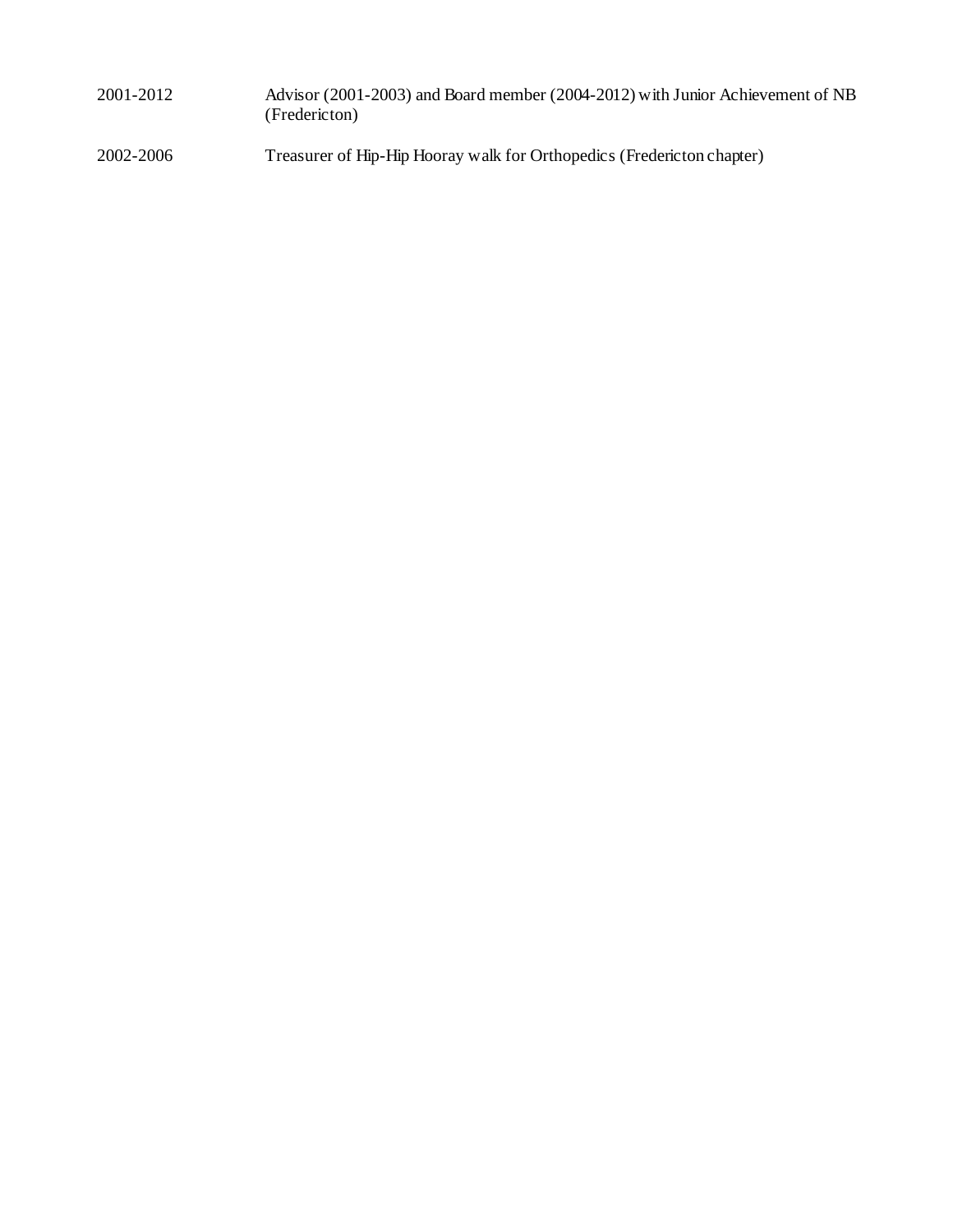## **CURRICULUM VITAE**

# **Paul Volpé**

## **EDUCATION**

| 2004–Present               | <b>Enbridge Gas New Brunswick, Fredericton, New Brunswick</b>         |  |  |  |
|----------------------------|-----------------------------------------------------------------------|--|--|--|
| <b>BUSINESS EXPERIENCE</b> |                                                                       |  |  |  |
| 1994                       | Bachelor of Physical Education (Honors), Université de Moncton        |  |  |  |
| 1996                       | Masters in Business Administration (MBA), University of New Brunswick |  |  |  |

| 2004–Present |              | Enbridge Gas New Brunswick, Fredericton, New Brunswick                                                                                                                                                                                                                                                                                        |
|--------------|--------------|-----------------------------------------------------------------------------------------------------------------------------------------------------------------------------------------------------------------------------------------------------------------------------------------------------------------------------------------------|
|              | 2014-Present | Manager, Regulatory Affairs                                                                                                                                                                                                                                                                                                                   |
|              |              | Member of the Business Operations Leadership Team, responsible for leading<br>the regulatory and compliance function internally and externally providing<br>regulatory strategic guidance and direction.                                                                                                                                      |
|              | 2006-2014    | Key Accounts Manager                                                                                                                                                                                                                                                                                                                          |
|              |              | Identify and develop positive internal and external customer, partner<br>relationships. Identify, develop and close leads and opportunities while<br>working in tandem with technical support members to ensure effective system<br>deliveries and installation.                                                                              |
|              | 2004-2006    | Manager Marketing and Financial Programs                                                                                                                                                                                                                                                                                                      |
|              |              | Develop, deliver and manage internal and external marketing programs to<br>assist in converting residential and commercial leads into closed sales along<br>with the development and management of associated data collection and<br>reporting tools.                                                                                         |
| 1999-2004    |              | General Electric Equipment Finance, Fredericton, New Brunswick                                                                                                                                                                                                                                                                                |
|              |              | Key Accounts Manager, New Brunswick                                                                                                                                                                                                                                                                                                           |
|              |              | Initiate, develop and manage relationships within a portfolio of commercial<br>and industrial customers throughout N.B. for the delivery of customized<br>equipment financing packages. Responsibilities include the identification,<br>underwriting and mitigation of risks throughout the portfolio while<br>continuing to focus on growth. |
| 1996-1999    |              | Royal Bank of Canada, Fredericton, New Brunswick                                                                                                                                                                                                                                                                                              |
|              |              | Accounts Manager, Knowledge Based Industries                                                                                                                                                                                                                                                                                                  |
|              |              | Initiate, develop, close and manage relationships with a portfolio of<br>commercial customers within the knowledge based industries markets for                                                                                                                                                                                               |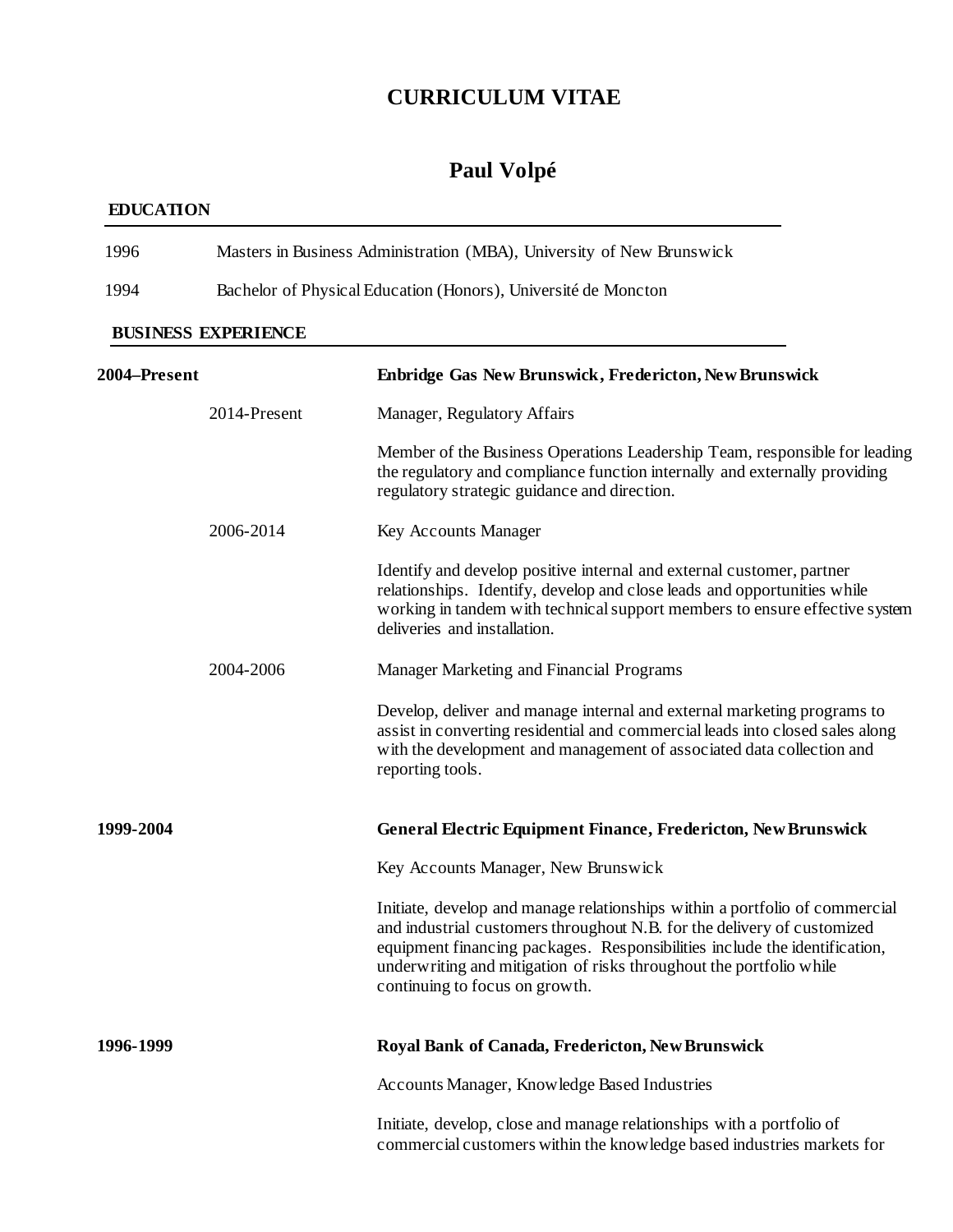financing, deposit and related products. Responsibilities include the identification and underwriting of risks throughout the portfolio and continuing to focus on growth.

#### **REGULATORY EXPERIENCE**

| New Brunswick Energy and |                                                                                                                                                                                                                                                                                                                                                                                                                                                                                        |
|--------------------------|----------------------------------------------------------------------------------------------------------------------------------------------------------------------------------------------------------------------------------------------------------------------------------------------------------------------------------------------------------------------------------------------------------------------------------------------------------------------------------------|
| Utilities Board          | Prepared and organized filed information along with the interrogatories<br>and undertakings presented at a number of regulatory proceedings for<br>EGNB/Liberty on matters related to revenue requirement, complaint<br>resolution, stakeholder input and other regulatory matters. Appeared as a<br>witness representing Enbridge Gas New Brunswick on matters related to<br>variance accounts, prudency tests, load retention, customer complaints<br>and customer service policies. |
|                          | Led, strategized, organized and managed Liberty's intervention with<br>legal counsel in a number of NB Power regulatory matters including the<br>preparation, development and organization of interrogatories, hearing<br>notes, witness preparation and closing arguments.                                                                                                                                                                                                            |
|                          | Led, strategized, organized and managed Liberty's intervention in the<br>2019 Retail Petroleum Margin Review hearing including the preparation,<br>development and organization of interrogatories, witness cross<br>examination, hearing notes and closing arguments.                                                                                                                                                                                                                 |
|                          | Actively involved with stakeholder sessions in multiple regulatory<br>matters and topics.                                                                                                                                                                                                                                                                                                                                                                                              |
| Other regulatory bodies  | Organized and prepared EGNB's participation in a number of Maritimes<br>and Northeast Pipelines Ltd. regulatory matters including the preparation,<br>development and organization of evidence, letters and other documents<br>filed with the National Energy Board.                                                                                                                                                                                                                   |
|                          |                                                                                                                                                                                                                                                                                                                                                                                                                                                                                        |

#### **OTHER EXPERIENCE**

1990-Present Actively involved with a number of New Brunswick sport organizations relating to coaching, administration and executive level/board positions. Participation at three Canada Games including two as Team NB head coach.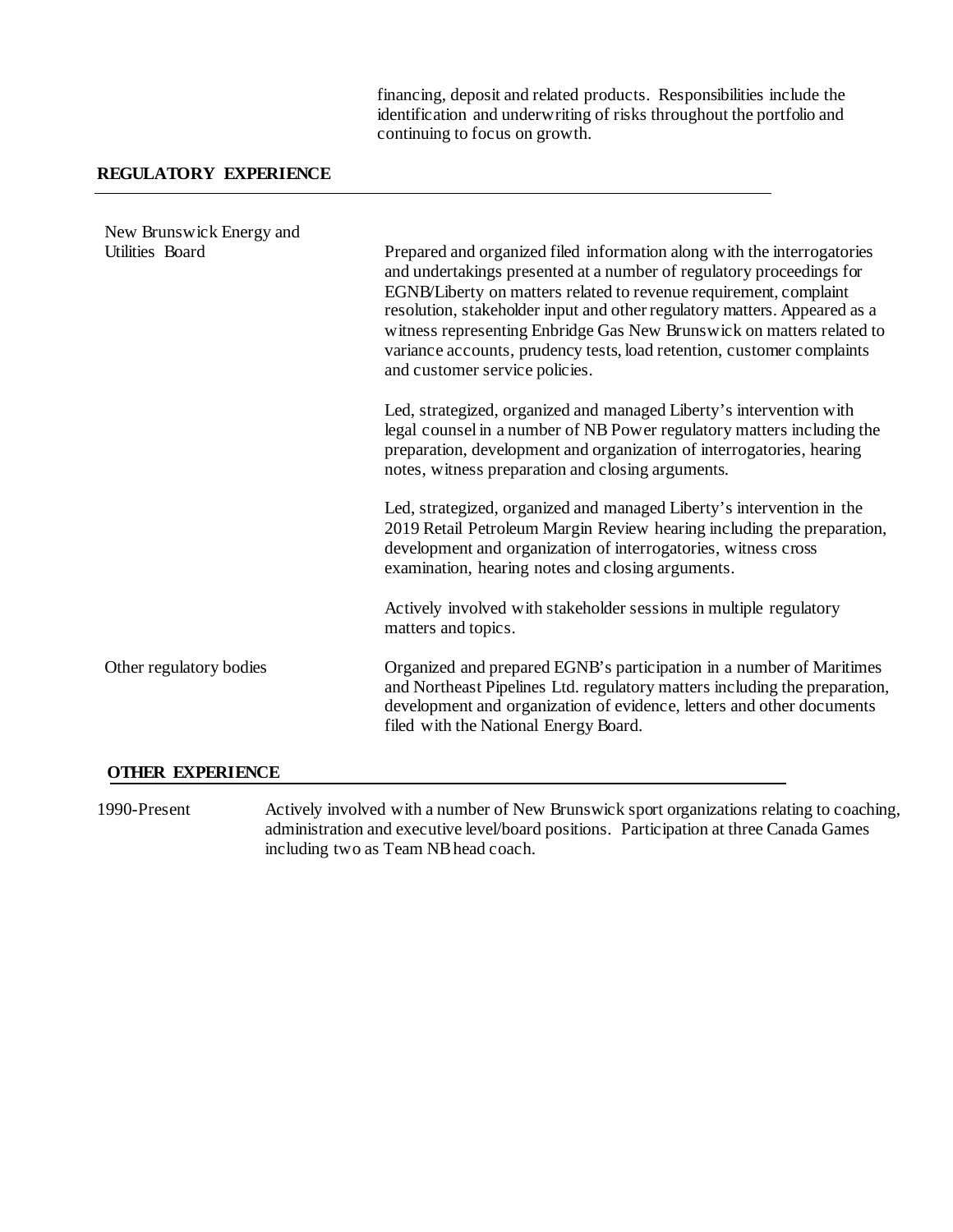## **EDUCATIONAL BACKGROUND, WORK EXPERIENCE AND REGULATORY EXPERIENCE**

#### **RUSSELL A. FEINGOLD**

#### **EDUCATIONAL BACKGROUND**

- Bachelor of Science degree in Electrical Engineering from Washington University in St. Louis.
- Master of Science degree in Financial Management from Polytechnic Institute of New York University.

#### **WORK EXPERIENCE**

| $2007$ – Present | <b>Black &amp; Veatch Management Consulting, LLC</b>                         |  |
|------------------|------------------------------------------------------------------------------|--|
|                  | Vice President and Rate & Regulatory Services Practice Lead                  |  |
| $1996 - 2007$    | <b>Navigant Consulting, Inc.</b>                                             |  |
|                  | Managing Director, Energy Practice - Litigation, Regulatory & Markets Group; |  |
|                  | <b>Energy Delivery Practice Lead</b>                                         |  |
| $1990 - 1996$    | R.J. Rudden Associates, Inc.                                                 |  |
|                  | Vice President and Director                                                  |  |
| $1985 - 1990$    | <b>Price Waterhouse</b>                                                      |  |
|                  | Director, Gas Regulatory Services                                            |  |
|                  | Public Utilities Industry Services Group                                     |  |
| $1978 - 1985$    | Stone & Webster Management Consultants, Inc.                                 |  |
|                  | <b>Executive Consultant</b>                                                  |  |
|                  | <b>Regulatory Services Division</b>                                          |  |
| $1973 - 1978$    | Port Authority of New York and New Jersey                                    |  |
|                  | Staff Engineer and Utility Rate Specialist                                   |  |
|                  | Design Engineering Division                                                  |  |
|                  |                                                                              |  |

#### **PRESENTATION OF EXPERT TESTIMONY**

- Federal Energy Regulatory Commission
- National Energy Board of Canada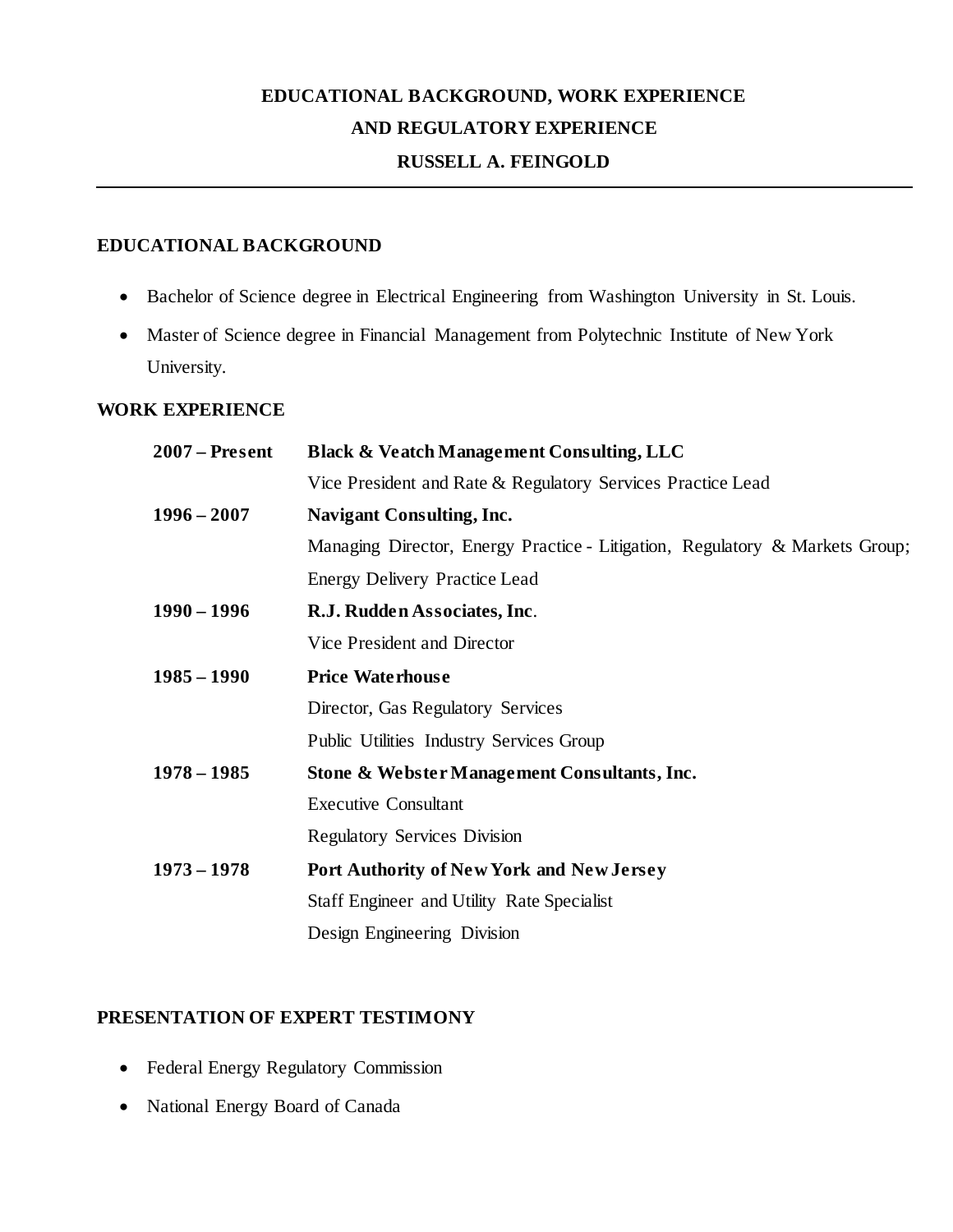- Arkansas Public Service Commission
- British Columbia Utilities Commission (Canada)
- California Public Utilities Commission
- Connecticut Department of Public Utility Control
- Delaware Public Service Commission
- Georgia Public Service Commission
- Illinois Commerce Commission
- Indiana Utility Regulatory Commission
- Iowa Utilities Board
- Kentucky Public Service Commission
- Manitoba Public Utilities Board (Canada)
- Massachusetts Department of Public Utilities
- Michigan Public Service Commission
- Minnesota Public Utilities Commission
- Missouri Public Service Commission
- Montana Public Service Commission
- Nebraska Public Service Commission
- New Brunswick Energy and Utilities Board (Canada)
- New Hampshire Public Utilities Commission
- New Jersey Board of Public Utilities
- New Mexico Public Regulation Commission
- New York Public Service Commission
- North Carolina Utilities Commission
- North Dakota Public Service Commission
- Ohio Public Utilities Commission
- Oklahoma Corporation Commission
- Ontario Energy Board (Canada)
- Oregon Public Utility Commission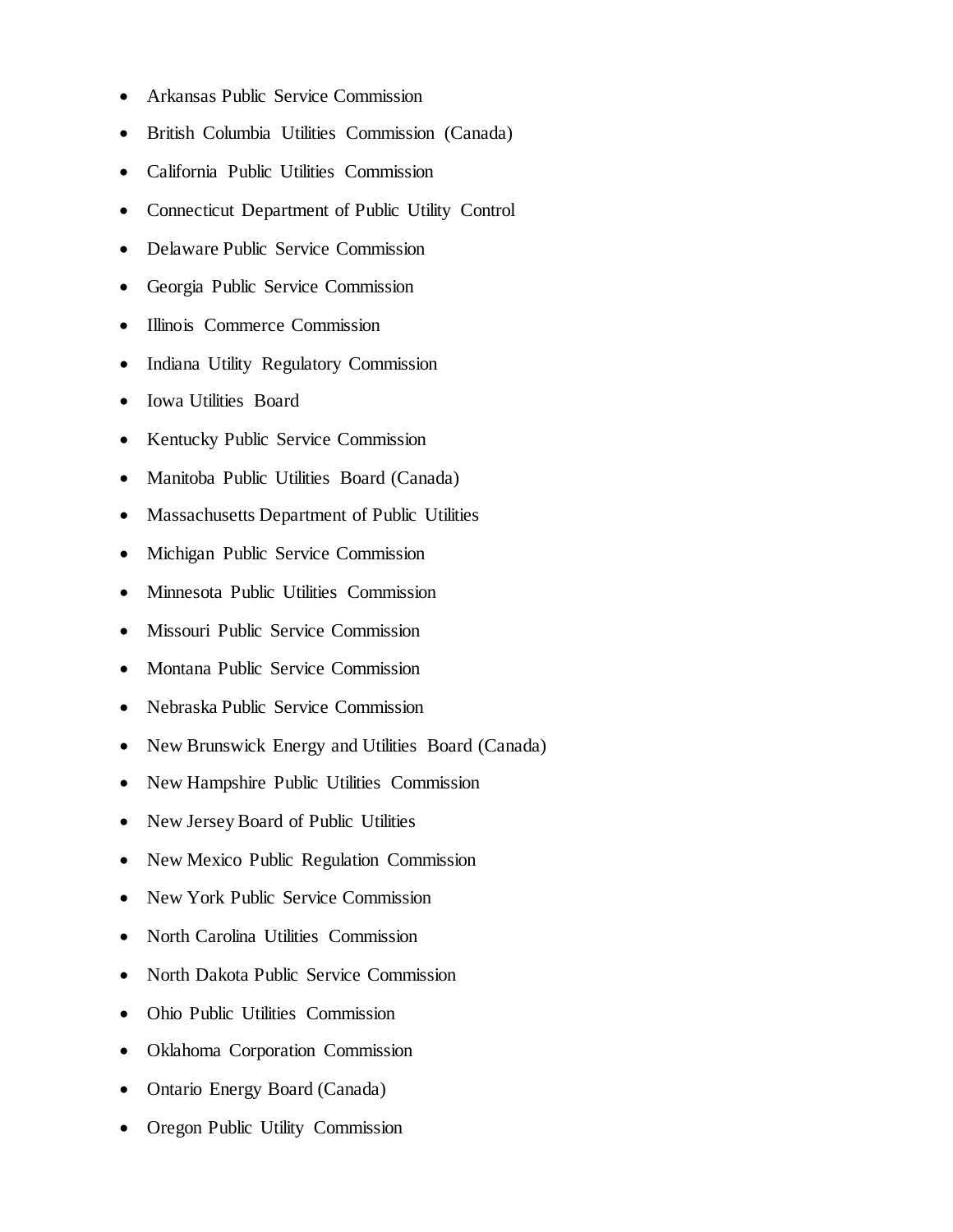- Pennsylvania Public Utility Commission
- Philadelphia Gas Commission
- Régie de l'Énergie Quebec (Canada)
- South Dakota Public Service Commission
- Tennessee Regulatory Authority
- Utah Public Service Commission
- Vermont Public Service Board
- Virginia State Corporation Commission
- Washington Utilities and Transportation Commission
- Public Service Commission of Wyoming

### **EDUCATIONAL AND TRAINING ACTIVITIES**

- Past Chairman, Rate Training Subcommittee, Rate and Strategic Issues Committee of the American Gas Association.
- Seminar organizer and co-moderator at the American Gas Association, "Workshop on Unbundling and LDC Restructuring," July 1995.
- Course organizer and speaker at the annual industry course, American Gas Association Gas Rate Fundamentals Course, University of Wisconsin – Madison and University of Chicago School of Business, 1985 - 2020.
- Course organizer and speaker at the annual industry course, American Gas Association Advanced Regulatory Seminar, University of Maryland - College Park, 1987 - 1992, and University of Chicago School of Business, 2012 - 2019.
- Co-founder, course director and instructor in the annual course, "Principles of Gas Utility Rate Regulation" sponsored by The Center for Professional Advancement 1982-1987.
- Contributing Author of the Fourth Edition of "Gas Rate Fundamentals," American Gas Association, 1987 edition.
- Organizer, Editor, and Contributing Author of the upcoming Fifth Edition of "Gas Rate Fundamentals," American Gas Association (in progress).
- Contributing Author of "Regulation of the Gas Industry," LexisNexis Matthew Bender, 2016, 2019 and 2020.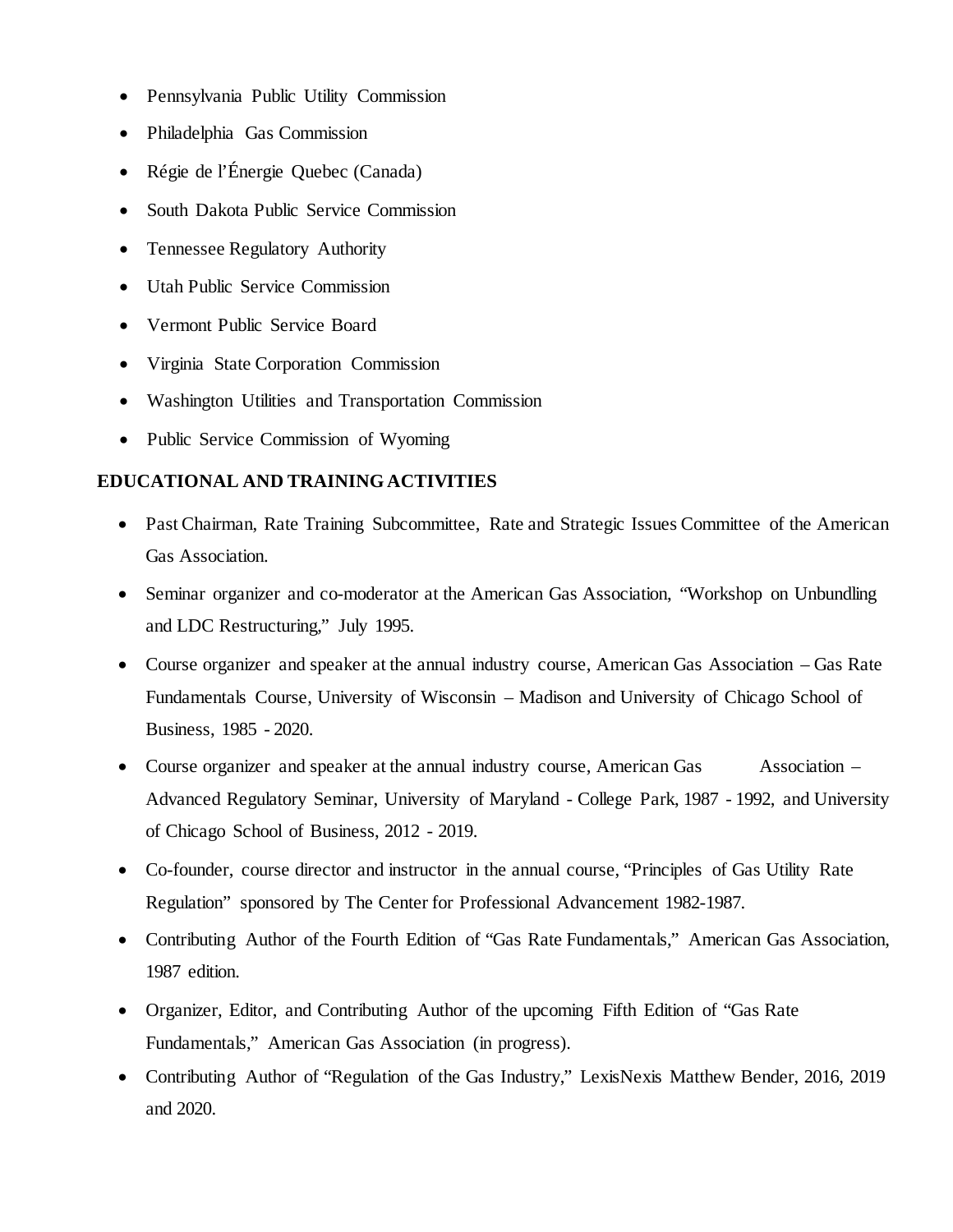### **PUBLICATIONS AND PRESENTATIONS**

- "Current Regulatory and Ratemaking Issues," American Gas Association Accounting Principles Committee Meeting, August 18-19, 2020.
- "Gas Utility Regulatory Responses During Extreme Uncertainty," Public Utilities Fortnightly, June 1, 2020 edition.
- "The Impact of COVID-19 on Utility Rate Modernization Strategies." Zpryme Webinar, May 21, 2020.
- "Current Regulatory and Ratemaking Issues," American Gas Association Accounting Principles Committee Meeting, August 12-14, 2019.
- "Trends in Utility Ratemaking and Recent Regulatory Developments," American Gas Association/Edison Electric Institute Accounting Leadership Conference, June 23-27, 2019.
- "State Regulatory Update: Rates, ROEs and Other Trends Impacting Energy Utilities," American Gas Association Financial Forum, May 20-23, 2019.
- "Current Regulatory and Ratemaking Issues," American Gas Association, Accounting Principles Committee Meeting, August 13-15, 2018.
- "Customer Affordability Assistance Funding Across the Energy Industry," American Water Works Association - Transformative Issues Symposium on Affordability, August 6-7, 2018.
- "Regulatory and Ratemaking Responses to a Changing Utility Industry," Mid America Regulatory Conference (MARC) Annual Meeting, June 3-6, 2018.
- "State Regulatory Update: Rates/ROEs/Tax Reform Impacts/M&A Trends," American Gas Association Financial Forum, May 20-22, 2018.
- "Properly Balancing the Costs and Benefits of DER When Designing Rates," PowerForward: Ratemaking and Regulation, Public Utilities Commission of Ohio, March 20-22, 2018.
- "Ratemaking for the Modern Utility: A Flawed Approach or Beyond Reproach?" S&P Global Market Intelligence, 2017 Utility Regulatory Conference, December 5-6, 2017.
- "Current Regulatory and Ratemaking Issues", American Gas Association, Accounting Principles Committee Meeting, August 14-16, 2017.
- "Regulatory Update", American Gas Association, Risk Management Committee Meeting, July 17, 2017
- "State Regulatory Issues Analysis & Trends," American Gas Association Financial Forum, May 20-23, 2017.
- "The Valuing and Pricing of Distributed Energy Resources: Some Inconvenient Truths," SNL Energy Utility Regulation Conference, December 14-15, 2016.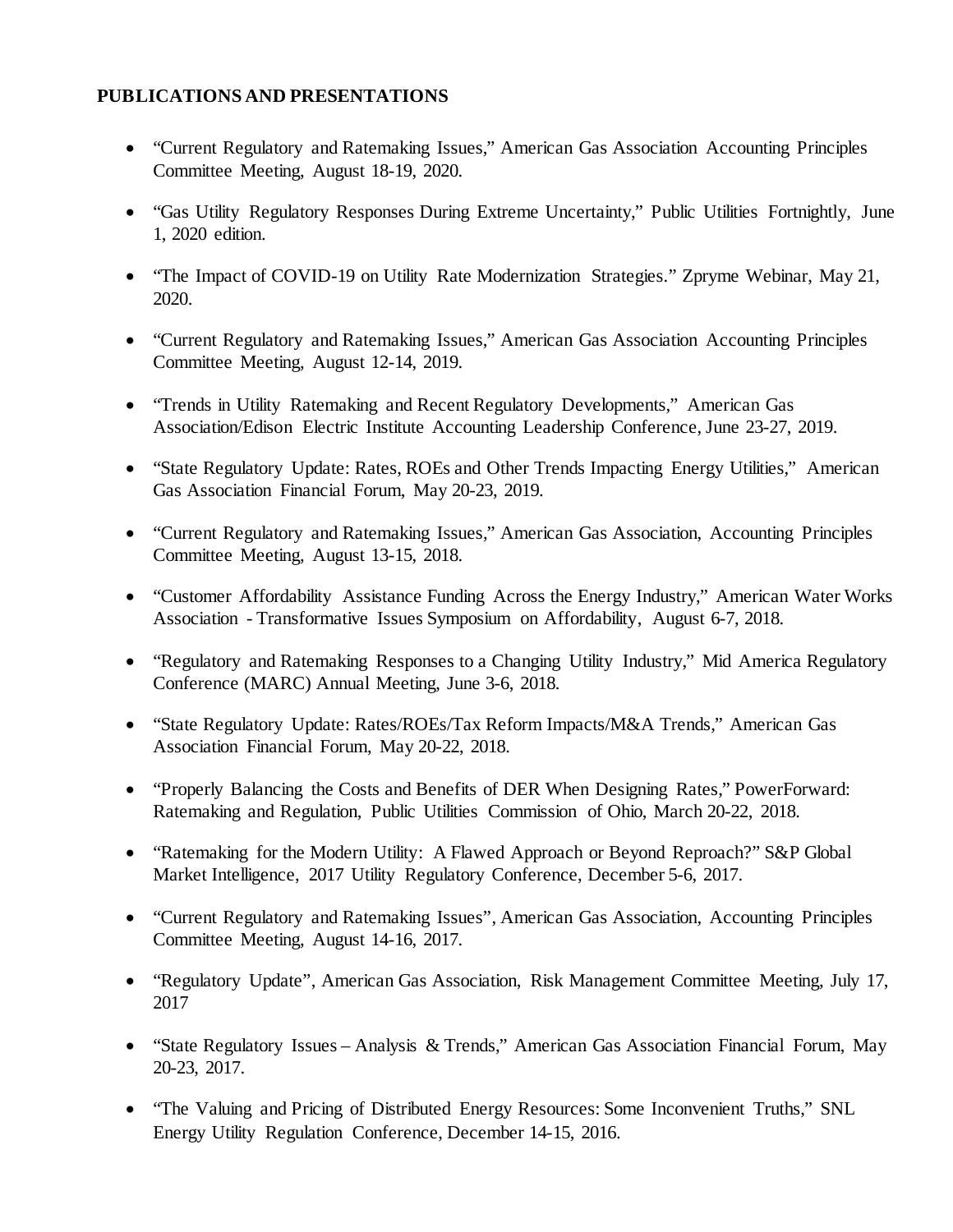- "Pricing Concepts and Regulatory Issues for Distributed Energy Resources," American Gas Association, State Affairs Committee Meeting, October 9-12, 2016.
- "State Regulatory Update Regulatory Responses to a Changing Utility Industry," American Gas Association Financial Forum, May 15-17, 2016.
- "State Regulatory Update: Regulatory Responses to a Changing Utility Industry" American Gas Association, Finance Committee Meeting, March 14-16, 2016.
- "Rate Restructuring Tiers and Other Pricing Twists", SNL 2015 Utility Regulation Conference, December 10, 2015.
- "Utility Ratemaking Solutions During a Time of Transition", American Gas Association, State Affairs Committee Meeting, October 4-7, 2015.
- "Current Regulatory and Ratemaking Issues", American Gas Association, Accounting Principles Committee Meeting, August 17-19, 2015.
- "Utility Ratemaking Solutions for a Changing Energy Marketplace", SNL Online Course, July 15, 2015 and October 27, 2015.
- "State Regulatory and Legislative Issues", American Gas Association Financial Forum, May 17-19, 2015.
- "Rate Design and Cost Allocation Issues", SNL 2014 Utility Regulation Conference, December 8-9, 2014.
- "Current Regulatory and Ratemaking Issues", American Gas Association, Accounting Principles Committee Meeting, August 18-20, 2014.
- Regulatory Update", Southern Gas Association, 2014 Management Conference, Accounting & Financial Executives Roundtable, April 2-4, 2014.
- "Emerging Regulatory Issues for Gas Distribution Companies," American Gas Association, Finance Committee Meeting, March 17-19, 2014.
- "Balancing Rising Costs & Customer Expectations," co-authored with Will Williams and Jeff Evans, Western Energy Institute, WE Magazine, Winter 2013 issue.
- "Current Trends in Utility Rates and Economic Regulation," Western Energy Institute, WE Magazine, Fall 2013 issue.
- "Natural Gas Infrastructure and Electric Generation: Proposed Solutions for New England," American Gas Association State Affairs Committee Meeting, October 6-9, 2013
- "Utilities 2.0 Roundtable," 2013 National Town Meeting on Demand Response and Smart Grid, July 10-11, 2013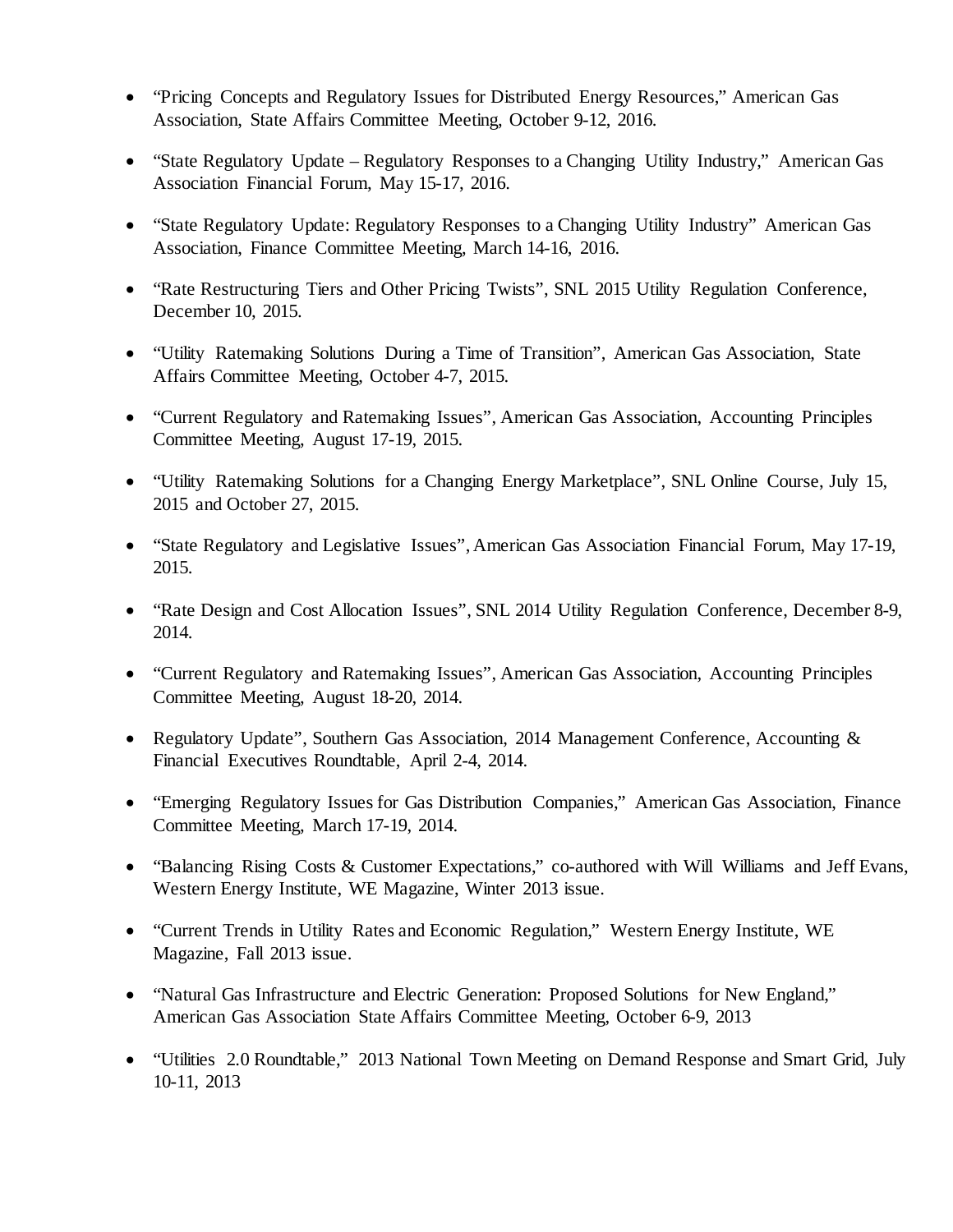- "State Regulatory and Legislative Issues," American Gas Association Financial Forum, May 5-7, 2013
- "Providing Natural Gas to Unserved and Underserved Areas," American Gas Association Rate Committee Meeting and Regulatory Issues Seminar, October 28-31, 2012
- "State Regulatory Issues Affecting Gas Utilities," American Gas Association Accounting Principles Committee Meeting, August 13-15, 2012
- "State Regulatory Landscape and Future Trends Affecting Utilities," American Gas Association Financial Forum, May 6-8, 2012.
- "The Continuing Saga of Fixed Cost Recovery: Arguments in Utility Rate Proceedings," American Gas Association Rate Committee Meeting and Regulatory Issues Seminar, October 30 - November 2, 2011.
- "State Regulatory Issues Affecting Utilities," American Gas Association Accounting Principles Committee Meeting, August 15-17, 2011.
- "State Regulatory Issues Affecting Utilities," Edison Electric Institute/American Gas Association Accounting Leadership Conference, June 26-29, 2011.
- "State Regulatory and Legislative Issues Affecting Utilities," American Gas Association Financial Forum, May 15-17, 2011.
- "2011 Forecast Regulatory Issues and Risks for Utilities," American Gas Association Finance Committee Meeting, March 16-18, 2011.
- "State Regulatory Issues Affecting Utilities," Edison Electric Institute and American Gas Association Accounting Leadership Conference, June 27-30, 2010.
- "State Regulatory and Legislative Issues Affecting Utilities," American Gas Association Financial Forum, May 17-19, 2010.
- "A Utility's Regulatory Compact: Where's the Right Balance? RMEL Electric Energy Magazine, Issue  $1 -$  Spring 2010.
- "Communicating Ratemaking and Regulatory Concepts to a Utility's Stakeholders," American Gas Association, Communications and Marketing Committee Meeting, March 16-17, 2010.
- "Managing Regulatory Risk Workshop", Rocky Mountain Electric League, October 8, 2009.
- "State Regulatory and Legislative Issues Affecting Utilities," American Gas Association, 2009 Financial Forum, May 3, 2009.
- "Financial Incentives for Energy Efficiency: Lessons Learned to Date," American Gas Association, Rate Committee Meeting and Regulatory Issues Seminar, April 7, 2009.
- "Breaking the Link Between Sales and Profits: Current Status and Trends," Energy Bar Association, Electricity Regulation and Compliance Committee, February 17, 2009.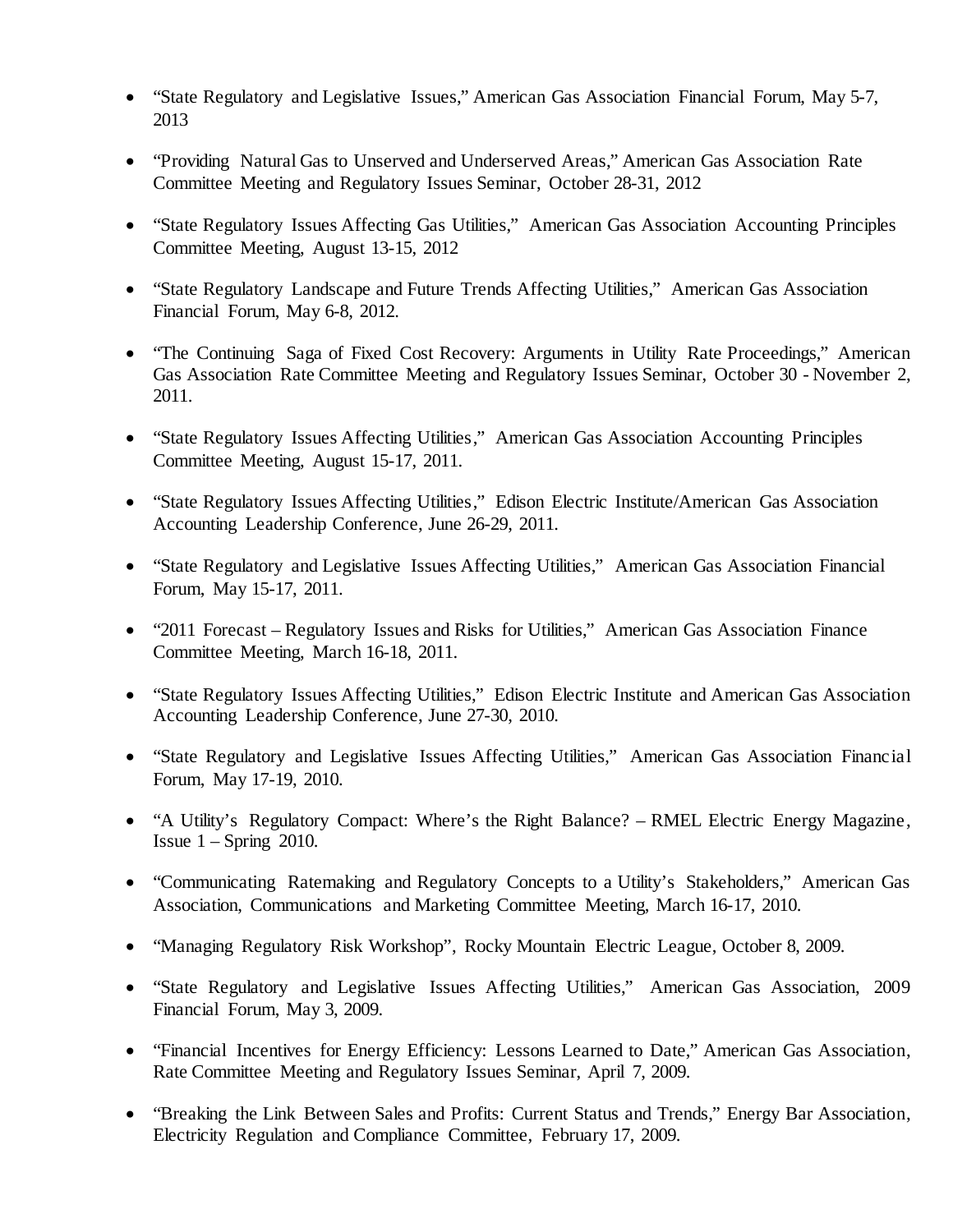- "State Ratemaking Issues for Gas Distribution Utilities," Energy Law Journal, Volume 29, No. 2, 2008 (Report of the Natural Gas Regulation Committee).
- "Current Issues in Cost Allocation and Rate Design for Utilities," SNL Energy, Utility Rate Cases Today: The Issues and Innovations, November 6, 2008.
- "Current Issues in Revenue Decoupling for Gas Utilities," American Gas Association, Financial and Investor Relations Webcast, October 16, 2008.
- "Addressing Utility Business Challenges Through the State Regulatory Process," American Gas Association, 2008 Legal Forum, July 20-22, 2008.
- "Earning on Natural Gas Energy Efficiency Programs," American Gas Association Rate and Regulatory Issues Conference Webcast, May 23, 2008.
- "State Regulatory Directions: Utility Challenges and Solutions," American Gas Association Financial Forum, May 4, 2008.
- "Ratemaking and Financial Incentives to Facilitate Energy Efficiency and Conservation," The Institute for Regulatory Policy Studies, Illinois State University, May 1, 2008.
- "Update on Revenue Decoupling and Innovative Rates," American Gas Association, Rate Committee Meeting and Regulatory Issues Seminar, March 10, 2008.
- "Update on Revenue Decoupling and Utility Based Energy Conservation Efforts," American Gas Association, Rate and Regulatory Issues Conference Webcast, May 30, 2007.
- "A Renewed Focus on Energy Efficiency by Utility Regulators," American Gas Association, Rate and Regulatory Issues Seminar and Committee Meetings, March 26, 2007.
- "The Continuing Ratemaking Challenge of Declining Use Per Customer," American Public Gas Association, Gas Utility Management Conference, October 31, 2006.
- "Understanding and Managing the New Reality of Utility Costs in the Natural Gas Industry," Financial Research Institute, Public Utility Symposium, University of Missouri – Columbia, September 27, 2006.
- "Ratemaking and Energy Efficiency Initiatives: Key Issues and Perspectives," American Gas Association, Ratemaking Webcast, September 14, 2006.
- "Ratemaking Solutions in an Era of Declining Gas Usage and Price Volatility," Northeast Gas Association, 2006 Executive Conference, September 10-12, 2006.
- "Rethinking Natural Gas Utility Rate Design," American Gas Foundation and The NARUC Foundation, Executive Forum, Ohio State University, May 2006.
- "Rate Design, Trackers, and Energy Efficiency Has the Paradigm Shifted?" Energy Bar Association, Midwest Energy Conference, March 2006.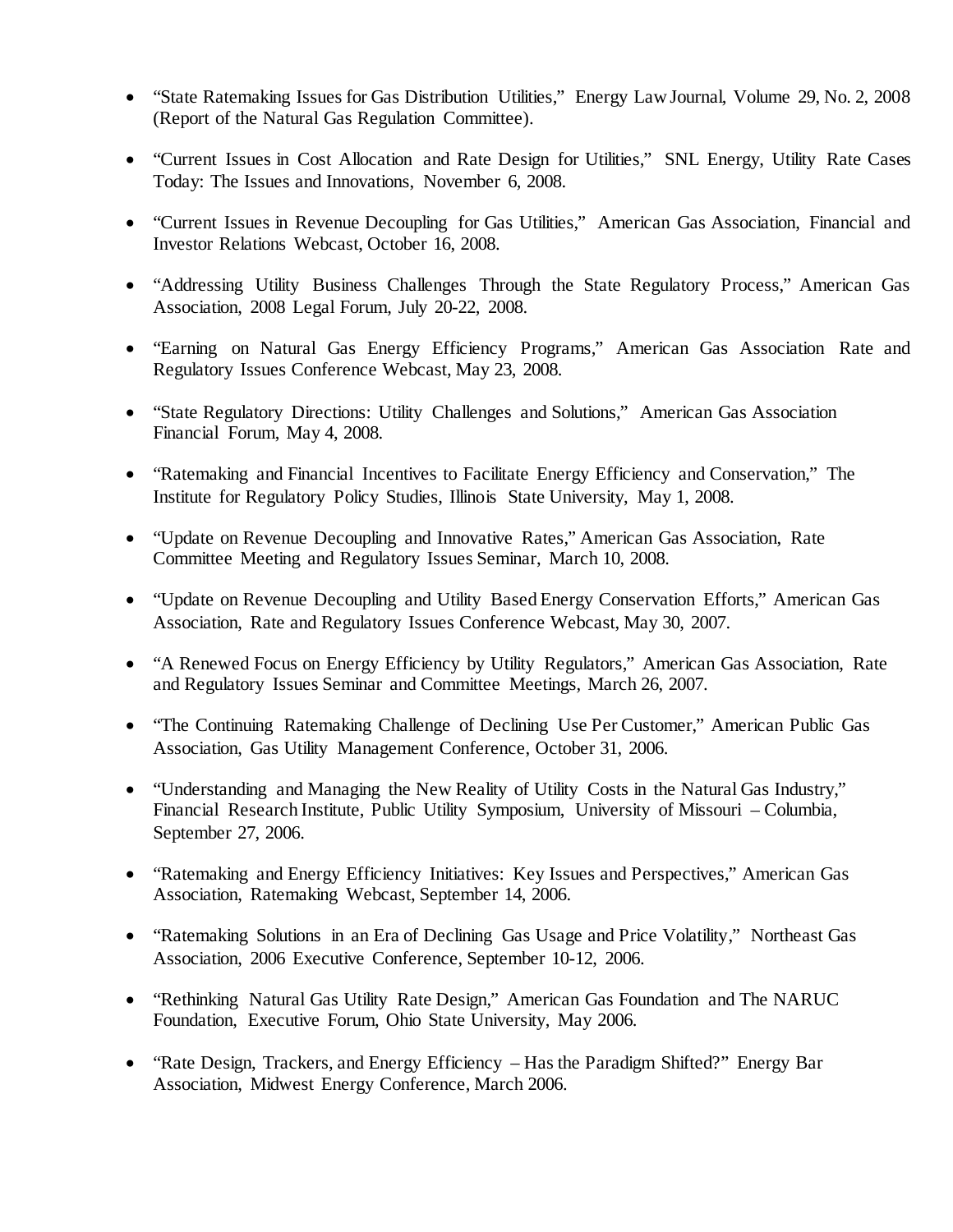- "Key Regulatory Issues Affecting Energy Utilities," American Gas Association, Lunch 'n Learn Session, November 2005.
- "Decoupling, Conservation, and Margin Tracking Mechanisms," American Gas Association, Rate & Regulatory Issues – Audio Conference Series, October 2005.
- "In Search of Harmony, [Utilities and Regulators] Respondents Weigh in with Needed Actions", Public Utilities Fortnightly, November 2005
- "The Use of Trackers as a Regulatory Tool," Midwest Energy Association Legal, Regulatory, and Government Relations Roundtable, October 9-11, 2005.
- "Rate Design and the Regulatory Environment," American Gas Association Finance Committee Meeting, October 2005.
- "Creative Utility Regulatory Strategies in a High Price Environment," American Gas Association Executive Conference, September 2005.
- "Revenue Decoupling Programs: Aligning Diverse Interests," The Institute for Regulatory Policy Studies, Illinois State University, May 2005.
- "Key Regulatory Issues Affecting Energy Utilities" American Gas Association Financial Forum, May 2005.
- "Energy Efficiency and Revenue Decoupling: A True Alignment of Customer and Shareholder Interests," American Gas Association Rate and Regulatory Issues Seminar and Committee Meetings, April 2005.
- "Rate Case Techniques: Strategies and Pitfalls" American Gas Association, Rate & Regulatory Issues – Audio Conference Series, March 2005.
- "Regulatory Uncertainty: The Ratemaking Challenge Continues" Public Utilities Fortnightly, Volume 142, No. 11, November 2004.
- "Current Trends in Utility Rate Cases and Pricing: Surveying the Landscape," Platts Rate Case & Pricing Symposium, October 25-26, 2004.
- "State Regulatory Oversight of the Gas Procurement Function" Energy Bar Association, Natural Gas Regulation Committee, Energy Law Journal, Volume 25, No. 1, 2004.
- "Cost Allocation Across Corporate Divisions", American Gas Association, Rate and Strategic Issues Committee Meeting, April 2003.
- "Unbundling Initiatives How Far Can We Go?" American Gas Association Restructuring Seminar: Service and Revenue Enhancements for the Energy Distribution Business, December 2002.
- "Utility Regulation and Performance-Based Ratemaking (PBR)," PBR Briefing Session sponsored by BC Gas Utility Ltd., April 2002.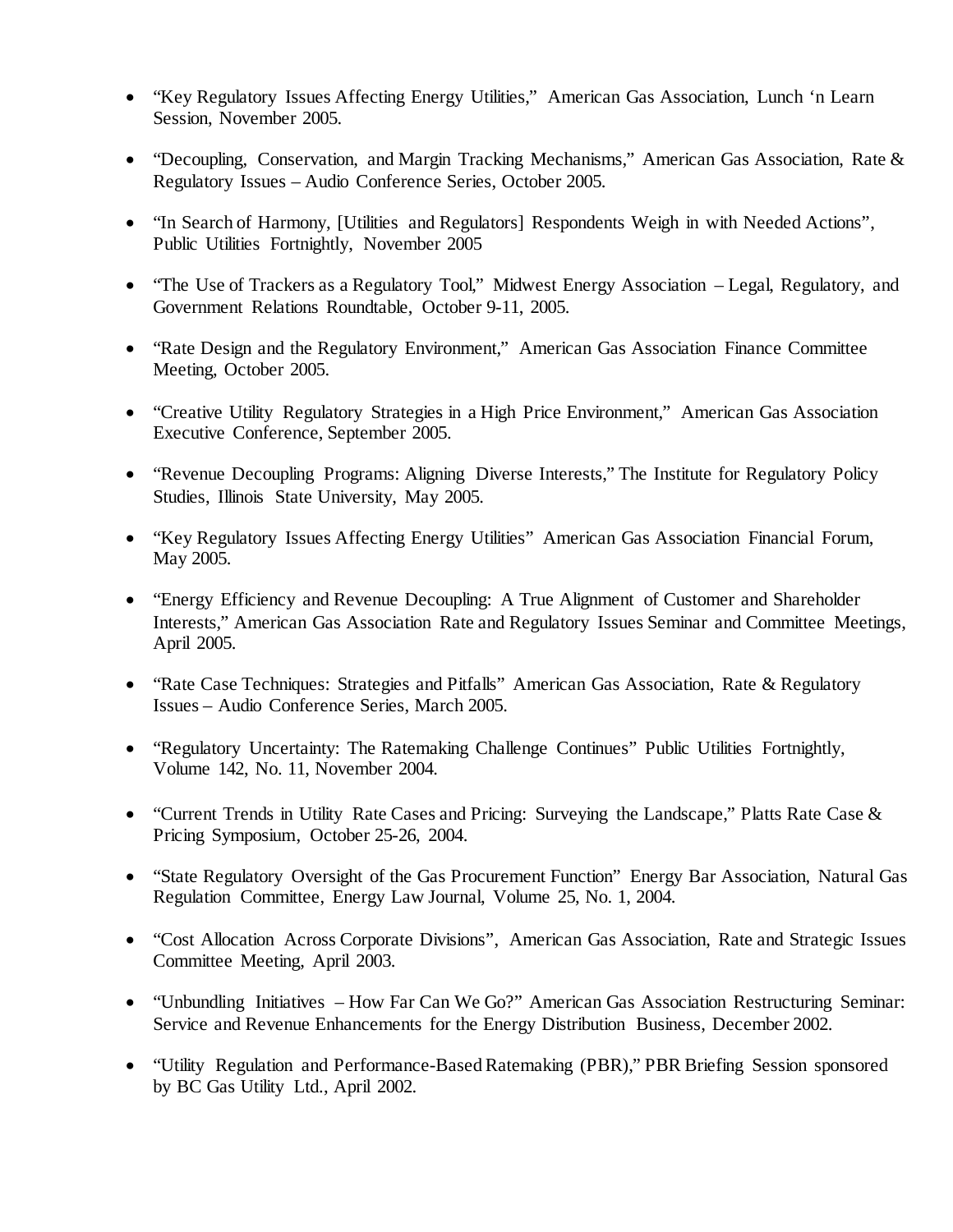- "LDC Perspectives on Managing Price Volatility" American Gas Association, Rate and Strategic Issues Committee Meeting, March 2002.
- "Can a California Energy Crisis Occur Elsewhere?" American Gas Association, Rate and Strategic Issues Committee Meeting, March 2001.
- "Downstream Unbundling: Opportunities and Risks," American Gas Association, Rate and Strategic Issues Committee Meeting, April 2000.
- "Form Follows Function: Which Corporate Strategy Will Predominate in the New Millennium?" American Gas Association 1999 Workshop on Regulation and Business Strategy for Utilities in the New Millennium, August 1999
- "Total Energy Providers: Key Structural and Regulatory Issues," American Gas Association, Rate and Strategic Issues Committee Meeting, April 1999.
- "The Gas Industry: A View of the Next Decade," National Association of Regulatory Utility Commissioners (NARUC) Staff Subcommittee on Accounts, 1998 Fall Meeting, September 1998.
- "Regulatory Responses to the Changing Gas Industry," Canadian Gas Association, 1998 Corporate Challenges Conference, September 1998
- "Trends in Performance-Based Pricing," American Gas Association Financial Analysts Conference, May 1998.
- "Unbundling An Opportunity or Threat for Customer Care?" presented at the American Gas Association/Edison Electric Institute Customer Services Conference and Exposition, May 1998.
- "Experiences in Electric and Gas Unbundling," presented at the 1997 Indiana Energy Conference, December 1997.
- "Asset and Resource Migration Strategies," presented at the Strategic Marketing For The New Marketplace Conference sponsored by Electric Utility Consultants, Inc. and Metzler & Associates, November 1997.
- "The Status of Unbundling in the Gas Industry," presented at the American Gas Association Finance Committee, March 1997.
- Seminar organizer and co-moderator at the American Gas Association, "Workshop on Unbundling and LDC Restructuring," July 1995.
- "State Regulatory Update," presented at the American Gas Association Financial Forum, May 1995.
- "Gas Pricing Strategies and Related Rate Considerations," presented before the Rate Committee of the American Gas Association, April 1995.
- "Avoided Cost Concepts and Management Considerations," presented before the Workshop on Avoided Costs in a Post-636 Industry, sponsored by the Gas Research Institute and Wisconsin Center for Demand-Side Research, June 1994.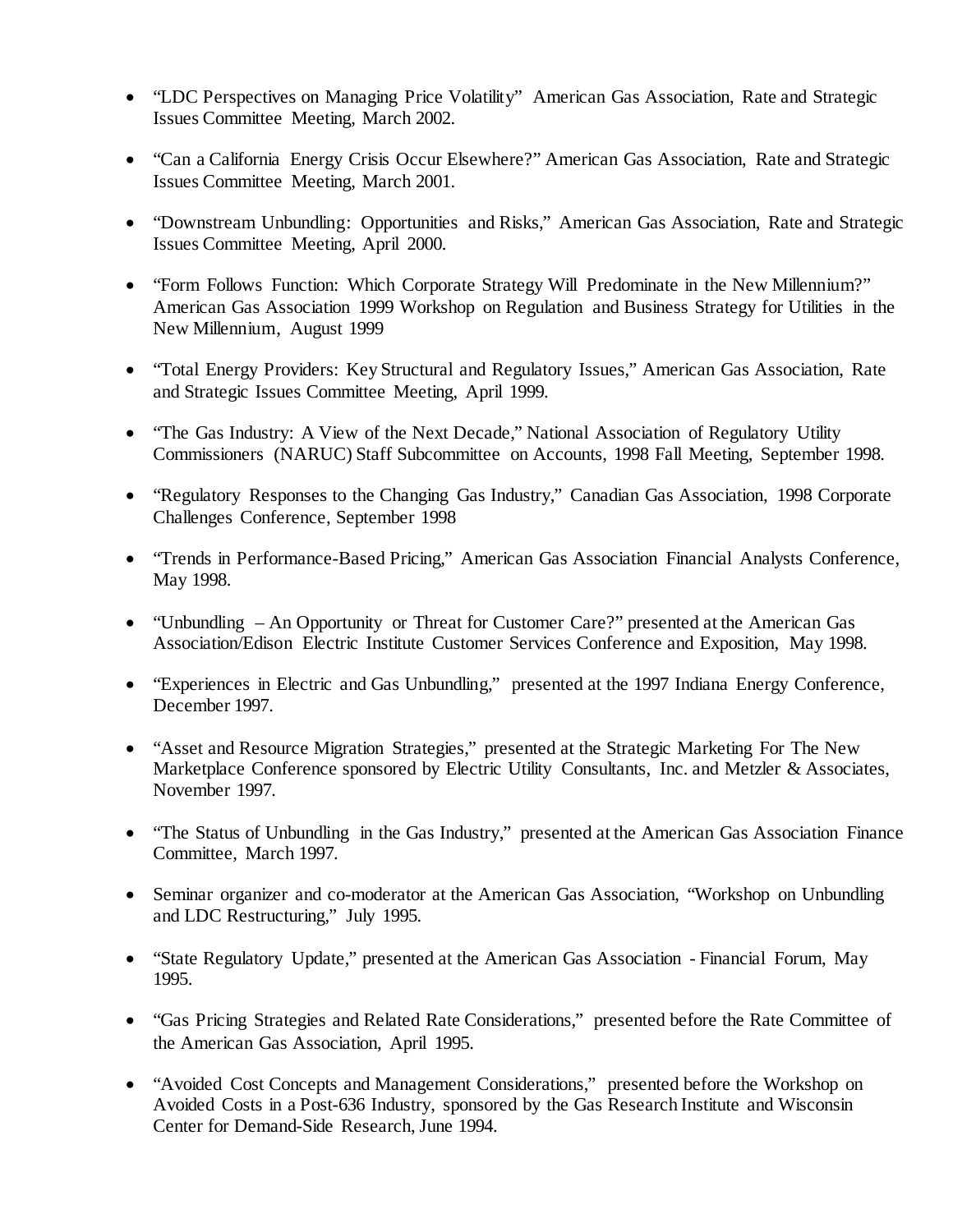- "DSM Program Selection Under Order No. 636: Effect of Changing Gas Avoided Costs," presented before the NARUC-DOE Fifth National Integrated Resource Planning Conference, Kalispell, MT, May 1994.
- "A Review of Recent Gas IRP Activities," presented before the Rate Committee of the American Gas Association, March 1994.
- Seminar organizer and co-moderator at the American Gas Association seminar, "The Statue of Integrated Resource Planning," December 1993.
- "Industry Restructuring Issues for LDCs, presented before the American Gas Association–Advanced Regulatory Seminar, University of Maryland, 1993-1996.
- "Acquiring and Using Gas Storage Services," presented before the 8<sup>th</sup> Cogeneration and Independent Power Congress and Natural Gas Purchasing '93, June 1993.
- "Capitalizing on the New Relationships Arising Between the Various Industry Segments: Understanding How You Can Play in Today's Market," presented before the Institute of Gas Technology's Natural Gas Markets and Marketing Conference, February 1993.
- "The Level Playing Field for Fuel Substitution (or, the Quest for the Holy Grail)," presented before the 4th Natural Gas Industry Forum - Integrated Resource Planning: The Contribution of Natural Gas, October 1992.
- "Key Methodological Considerations in Developing Gas Long-Run Avoided Costs," presented before the NARUC-DOE Fourth National Integrated Resource Planning Conference, September 1992.
- "Mega-NOPR Impacts on Transportation Arrangements for IPPs," co-presented before the 7<sup>th</sup> Cogeneration and Independent Power Congress and Natural Gas Purchasing '92, June 1992.
- "Cost Allocation in Utility Rate Proceedings," presented before the Ohio State Bar Association -Annual Convention, May 1992.
- "The Long and the Short of LRACs," presented before the Natural Gas Least-Cost Planning Conference April 1992, sponsored by Washington Gas Company and the District of Columbia Energy office.
- Seminar organizer and moderator at the American Gas Association seminar, "Integrated Resource" Planning: A Primer," December 1991.
- Session organizer and moderator on integrated resource planning issues at the American Gas Association Annual Conference, October 1991.
- "Strategic Perspectives on the Rate Design Process," presented before the Executive Enterprises, Inc. conference, "Natural Gas Pricing and Rate Design in the 1990s," September 1990.
- "Distribution Company Transportation Rates," presented before the American Gas Association– Advanced Regulatory Seminar, University of Maryland 1987-1992.